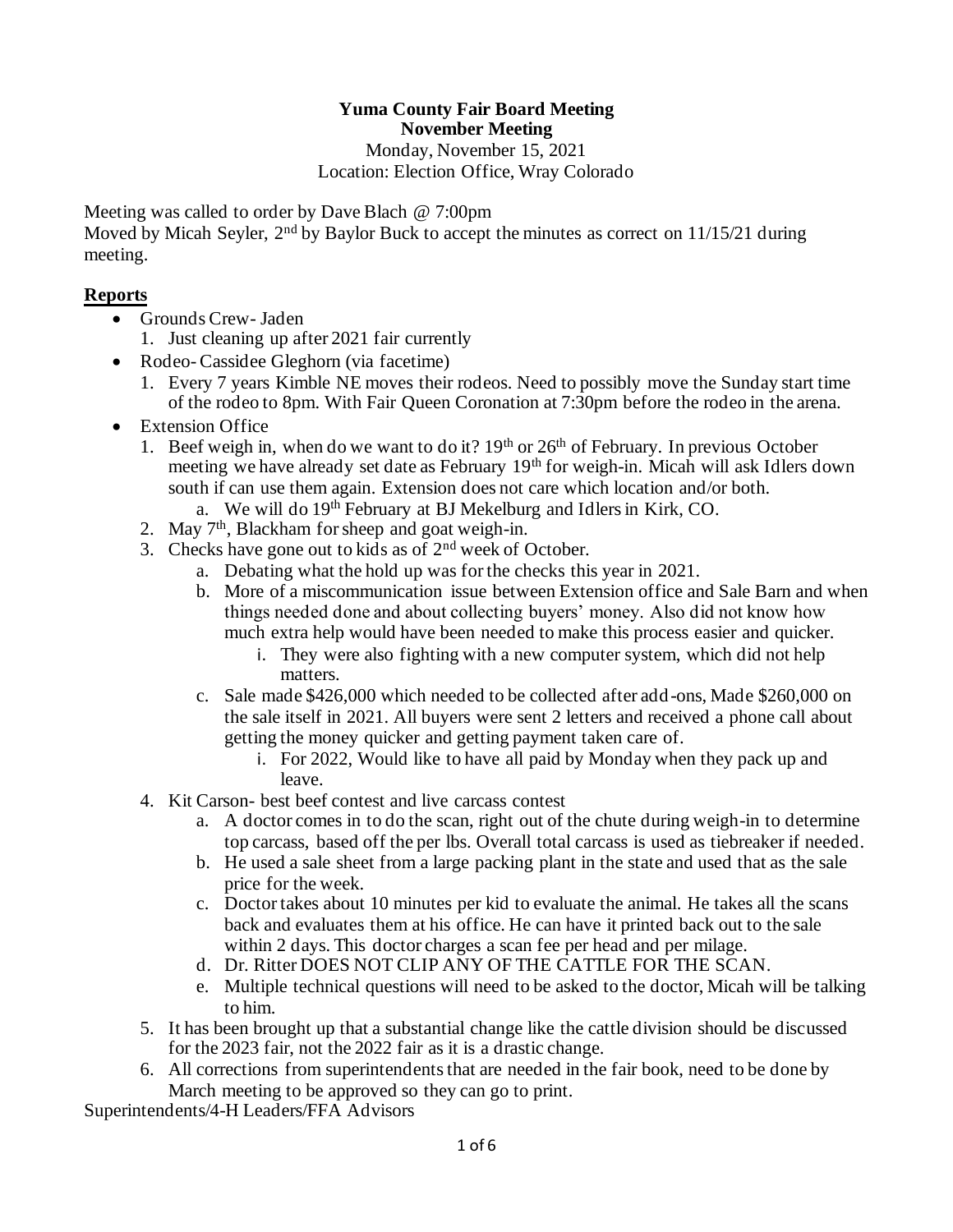### 1) Mariyah

- a) Was brought up that Tylynn would like to step aside from taking pictures in the show ring, however the superintendents believe we should still have a photographer in the ring at fair.
	- A couple different photographers names were given to Mariyah to investigate for new possible in the show ring photographer.
- b) Wed. Aug  $3^{rd}$  @ 5pm. Will be the close of County Event entries.
	- Would like to remove bull riding from the county events.
	- A few other wording changes for the fair book were given to Jolynn about county events.
- c) Since all the county events and kids will be done on Saturday, possibly have the kids moved out of the horse stalls by Saturday night/Sunday Morning to not cause problems with the PRCA rodeo contestants. This will be discussed between Cassidee Gleghorn, Michelle Smith, and Ryan Noble to see what the best course of action will be as far as when the 4-H/FFA kids can take their horse's home.

# **Open Issues-Old Business**

- 1) Report from the state convention Kim/Scott
	- a) Volunteers like to come in if we just ask them
	- b) Possible silent auction in the HomeEC building to give to a scholarship for a few select seniors after an application process.
	- c) Colorado Association of Fairs & Shows, roughly 30 counties in attendance.
	- d) Amazing how much money is out there to use and acquire.
		- Walmart is a large sponsorship to fairs and rodeos.
	- e) Need more venders
		- A lot of other counties are moving away from commercial venders and going to local venders.
		- Vender spaces are currently \$50 per space, might look at an increase
	- f) Possibly have a faith and family night
	- g) Couple counties have gone to a lifetime pass to the events, might investigate what that could be if even interested.
	- h) Marketing meeting, evaluate ticket sales
	- i) Bio-Security update (need to acquire the current one)
		- Proper signage would help so much for the animal and human protection
	- j) Observation- Wyoming state fair moved to open the beer garden to the fair due to covid and it was an enormous success.
	- k) NWSS, they have over 800 volunteers and they set up a committee with a few benefits. When they began to structure the volunteer idea, they found there was so many more people who wanted to help.
	- l) Carnival/Amusements- it is difficult to get larger vender for this, try to get someone who has better rides for 2023.
	- m) Sponsorships- a lot of large companies that are willing to sponsor they just need to ask.
	- n) Brand Board to be displayed to help build the sponsorships
	- o) Queens need to be involved and start going to the Colorado State Royalty Convention. Michelle Smith will discuss this with her Assistant Coordinator and figure out how to make this work each year for the girls.
	- p) Possible come up with a theme for the fair maybe same as parade or not.
- 2) Micah Seyler- review of Cattlemen's Division (will copy updated rules below)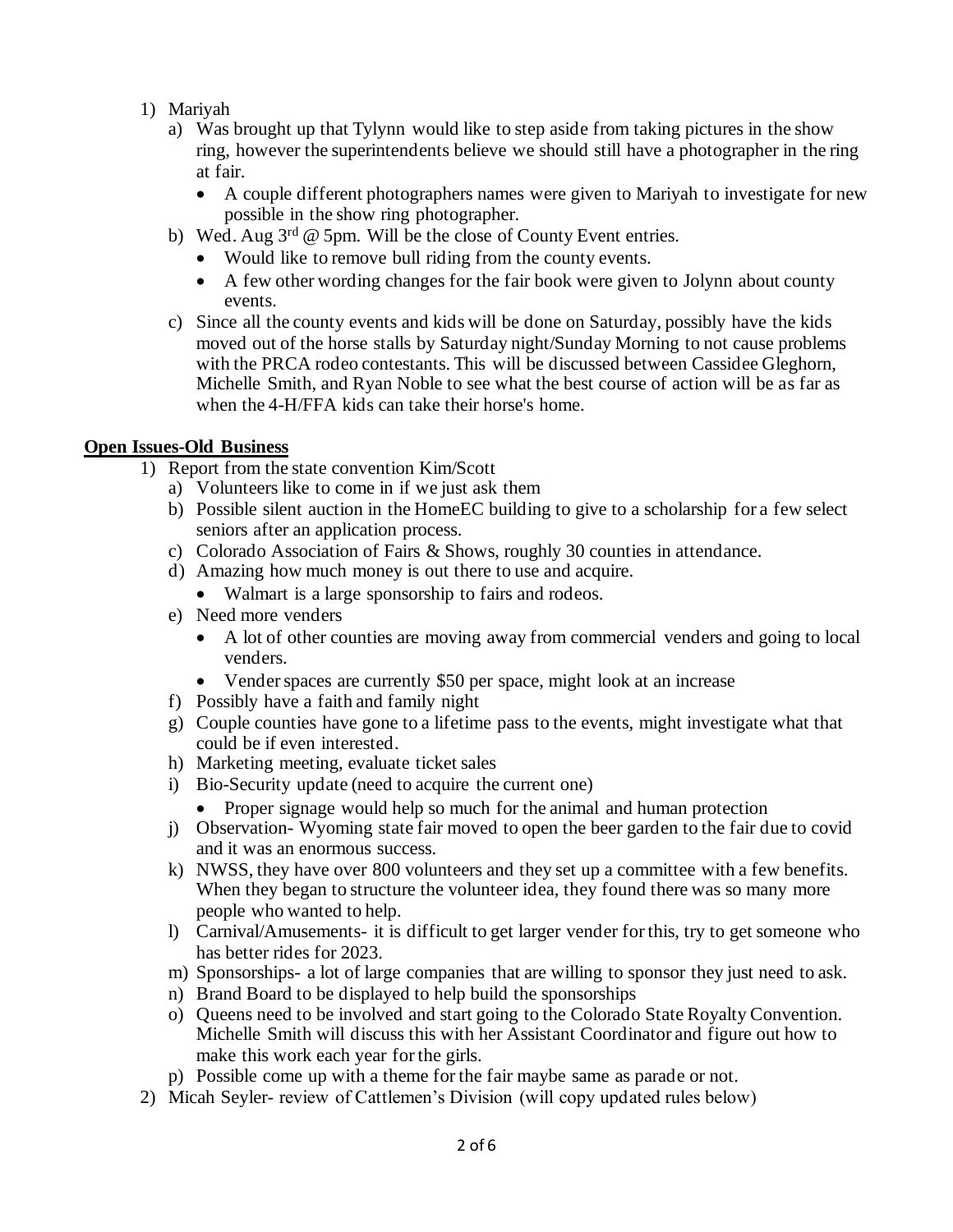a) Suggestions were given to Micah to allow this rule/regs to be more complete and more understandable for all the county involved.

#### \_\_\_\_\_\_\_\_\_\_\_\_\_\_\_\_\_\_\_\_\_\_\_\_\_\_\_\_\_\_\_\_\_\_\_\_\_\_\_\_\_\_\_\_\_\_\_\_\_\_\_\_\_\_\_\_\_\_\_\_\_\_\_\_\_\_\_\_\_\_\_\_\_\_\_\_\_\_\_\_\_\_\_ **Cattlemen's Division Beef Show Rules**

- ➢ Cattlemen's Division will be a new class or classes in the Yuma County Fair Market Beef Show. Exhibitors can show in the Cattlemen's Division classes or the traditional Market beef classes, but not both with the same animal. Any animal in any division can still show in the Homegrown Classes, so long as they meet the requirements, as it has been in the past.
- $\triangleright$  To enter an animal in the Cattlemen's Division, the exhibitor will identify the animal/animals on their entry card prior to fair in July.
- $\triangleright$  Hair will be  $\frac{1}{2}$ " or less across the animal, except for the legs from the hock down. This will be inspected at weigh in.
- ➢ Adhesives and paint are not permitted.
- $\triangleright$  Class 1<sup>st</sup> and 2<sup>nd</sup> place animals in the Cattlemen's Division Classes live animal show will compete in the Grand Champion Drive against all other 1<sup>st</sup> and 2<sup>nd</sup> places from Market Classes
- ➢ All other rules pertaining to the beef show will apply, according to the Fair Book.
- ➢ Overall Champion Cattlemen's Division award will be selected on a points basis which comes from the following:
	- o 33% of points come from animal placing in Live Show
	- o 33% of points come from the carcass contest (Ultrasound to be completed after weigh-in)
	- o 33% of points come from rate of gain.
- ➢ Rules are tentative and subject to change prior to county fair.
	- 3) Report from Committee on MOU/Duties- Chairperson Robin Schneider to report a) Robin will update and re-write the rough draft of duties and get them over to the commissioner's office to approve and put into proper MOU format.

\_\_\_\_\_\_\_\_\_\_\_\_\_\_\_\_\_\_\_\_\_\_\_\_\_\_\_\_\_\_\_\_\_\_\_\_\_\_\_\_\_\_\_\_\_\_\_\_\_\_\_\_\_\_\_\_\_\_\_\_\_\_\_\_\_\_\_\_\_\_\_\_\_\_\_\_\_\_\_\_\_\_\_

- 4) Christmas Party
	- a) 4<sup>th</sup> and Main are available for the Christmas party. 5:30pm Happy Hour, 6pm Dinner. They just need head count and choice of food preference.
	- b) Robin will send out invitation cards, with the date she needs to know the head count and food choice
	- c) Invites to the Christmas dinner will always be Fair Manager, Rodeo Chairperson, Commissioners and office staff, Extension staff, fair board members, Grounds crew- each get 1+
- 5) Draft Horse Pull- Justin Crossland reached out to Balch's to continue making this happen.
	- **a) Micah Seyler moved that we change the name of the Draft Horse Pull to "Darcy Stallings Memorial Draft Horse Pull." 2nd by Michelle Smith. Motion Passes.**
	- b) **Michelle Smith moved to have Justin Crossland take over as chair for draft horse pull. 2nd by Micah Seyler. Motion passes.**
- 6) Fitters Rule- was decided to table this item till January Meeting when all the fair board members could attend and voice their opinion on the matter before deciding.
- 7) Champion Alleyway
	- a) Maybe recognize the champions prior to the concert on the stage.
		- Give buckles to the kids that night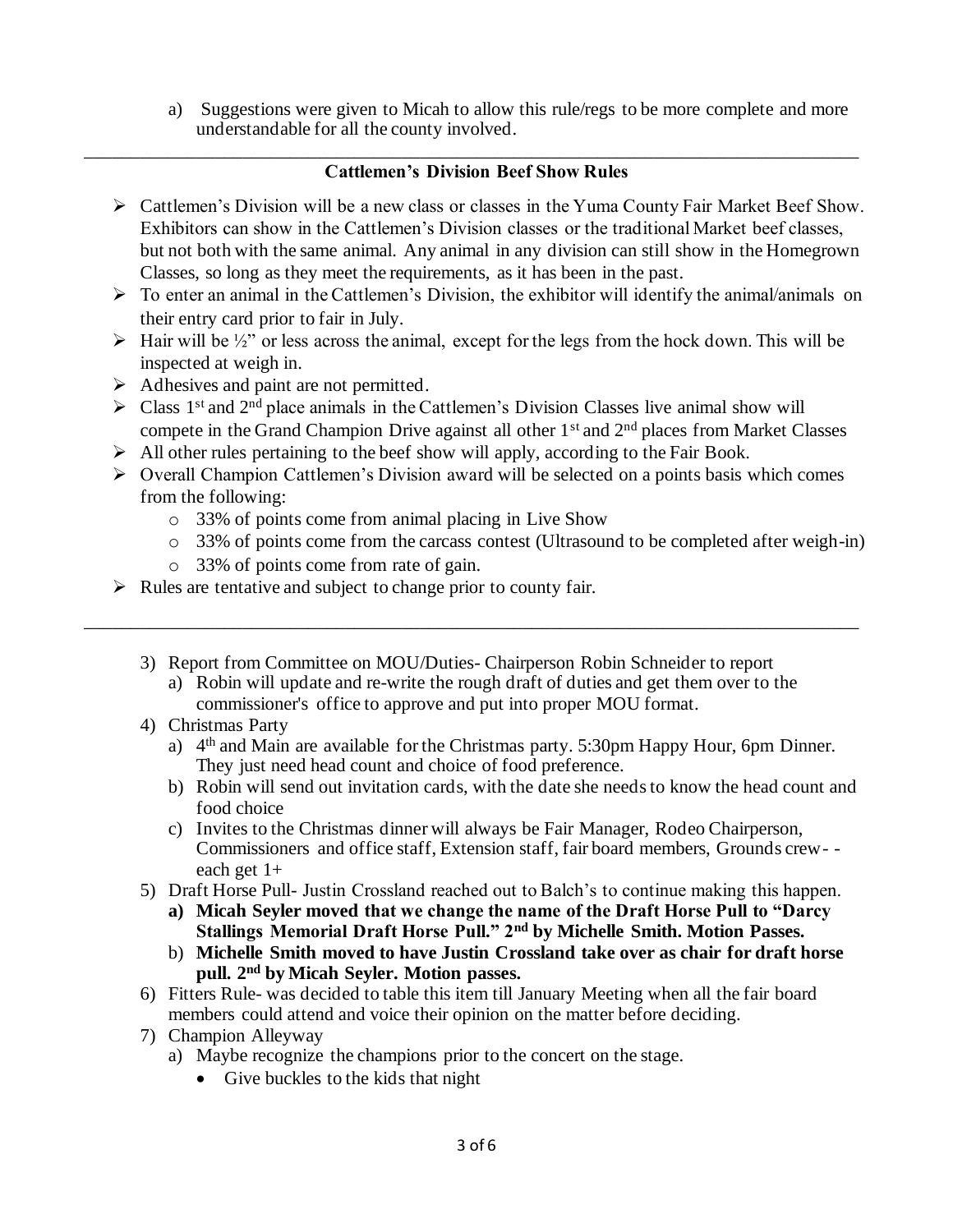b) **Micah Seyler moved that we get rid of the champion alleyway and change to having the champions walk across the stage before the concert, with the sponsors, to receive their buckle and pictures altogether. 2nd by Michelle Smith. Motion passes.** 

### **New Business**

- 1) Michelle reported to fair board about the loss of their committee member and how they should proceed forward.
	- a) Fair Queens are overseen by County Commissioners and Yuma County Cattlemen's Association. All 3 commissioners were present at the meeting, all agreed to allow Coordinator Michelle Smith and Asst. Coordinator Kaci Porter to run the fair queen program between the 2 of them and report to Commissioners and Cattlemen's Association as needed. There will be a liaison from Cattlemen to report to if needed. Coordinator may have as many volunteers as needed to improve the program. Michelle will need to get updated Fair Queen rules, regulations, and description to Jolynn to update the fair book accordingly.
- 2) Thoughts on fair board open position/vice-chair position
	- a) Was decided that we would table the election of vice-chair till January and allow us all to get through the holidays.
	- b) Commissioners have reported that they will post in January for the open fair board position and will attempt to have a decision by February meeting.
	- c) It was discussed to elect a replacement vice-chair in January, however in the fair book and webpage will still state honoree vice-chair Darcy Stallings.
- 3) Cleaning Crew
	- a) Different options were discussed around the room on the best way to move forward with this position. Who and what the new contract would look like? Do we split the responsibilities?
	- b) All members need to be more responsible for helping to pick up trash. If you see it pick it up and throw it away.
	- c) Kim Latoski is working on a new updated contract, even more detailed than before.
	- d) Will limit who can go to the store and get needed supplies to avoid unnecessary purchases.
	- **e) Robin Schneider moved that we split up the cleaning and trash crews into two separate entities. 2nd by Micah Seyler. Motion passes.**

4. Week before January Meeting, all changes to the fair book need to be to Jolynn a week before the January Meeting.

• Fair Board will vote on what needed to be changed in the fair book for Jolynn to move forward and be able to get the fair books printed.

### 5. Open Art Youth

- Limit of 1 entry per medium will be added to the book.
- Will add to pg. 144 on HomeEC Building during Judging time, only contestants may be present for their item to be judged, with respect to the judges.
- 6. Judges have not been selected at this time as no judge names or options have been given to Extension office at this time.
- 7. Possibility of committee to select animal judges, made up of superintendents with no family ties to the species the judge is being selected for. It has been suggested that superintendents provide a list to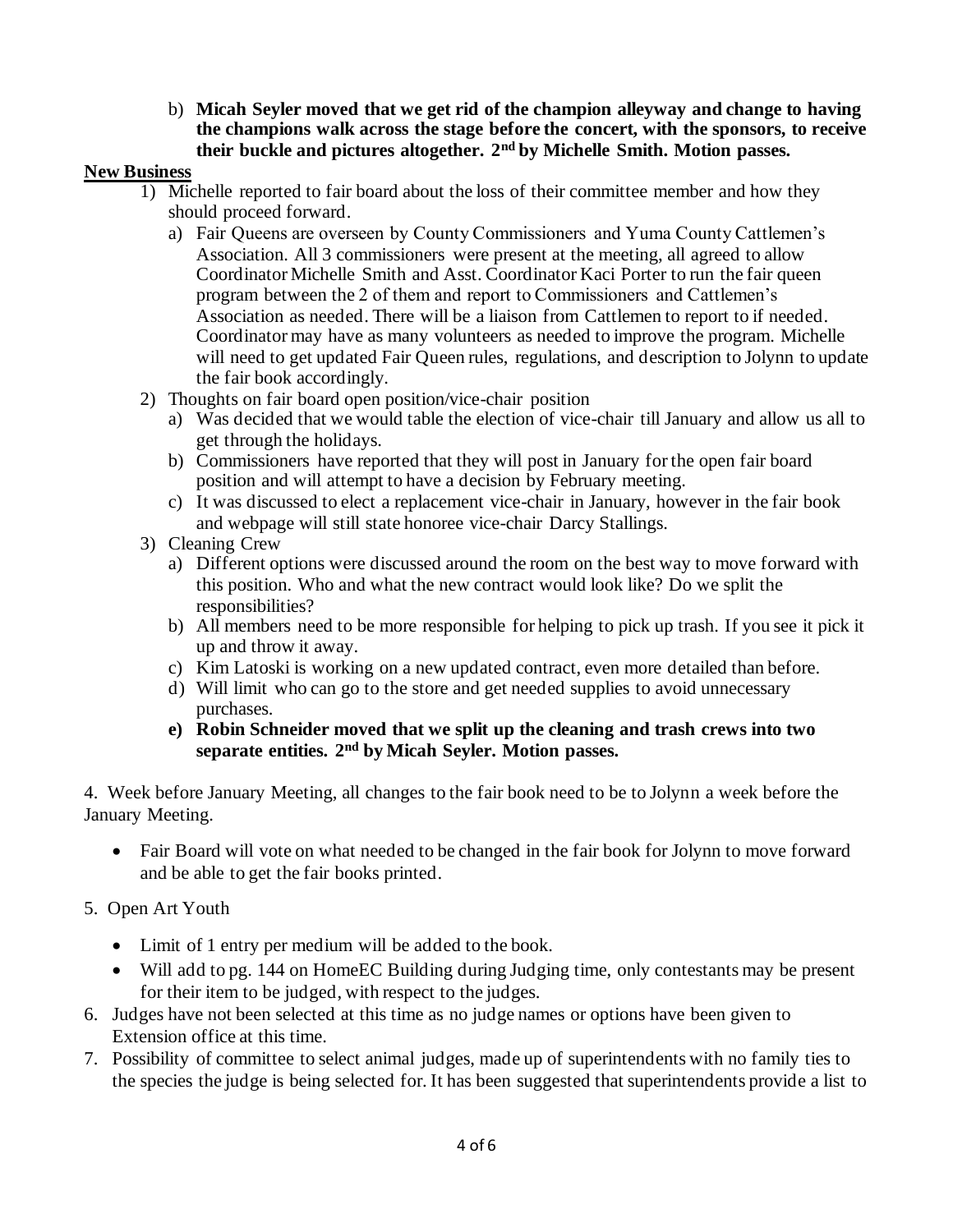Jolynn of judges for each species. Rank their choice 1-3 or 1-5 on each one. Jolynn will compile the list and give to fair board. At which time fair board will form a committee on the judges.

- 8. Superintendents need to have suggestions to Jolynn by January meeting for fairboard to create a committee.
- 9. Night Show- Trent Bushner
	- a. A lot of people out there that our small county cannot afford. John Michael Montgomery and Diamond Rio have been asked to see if they can be routed this direction and the offer is on the table. The lady that is helping to route these entertainers, says that being on a Friday night will be helpful

Next Meeting- Monday, January 17, 2022 @ 6:30pm Election Office.

Good of the order- none noted

Meeting Adjourned @ 10:00pm

Respectfully Submitted by: Michelle Smith- Secretary 2021-2022